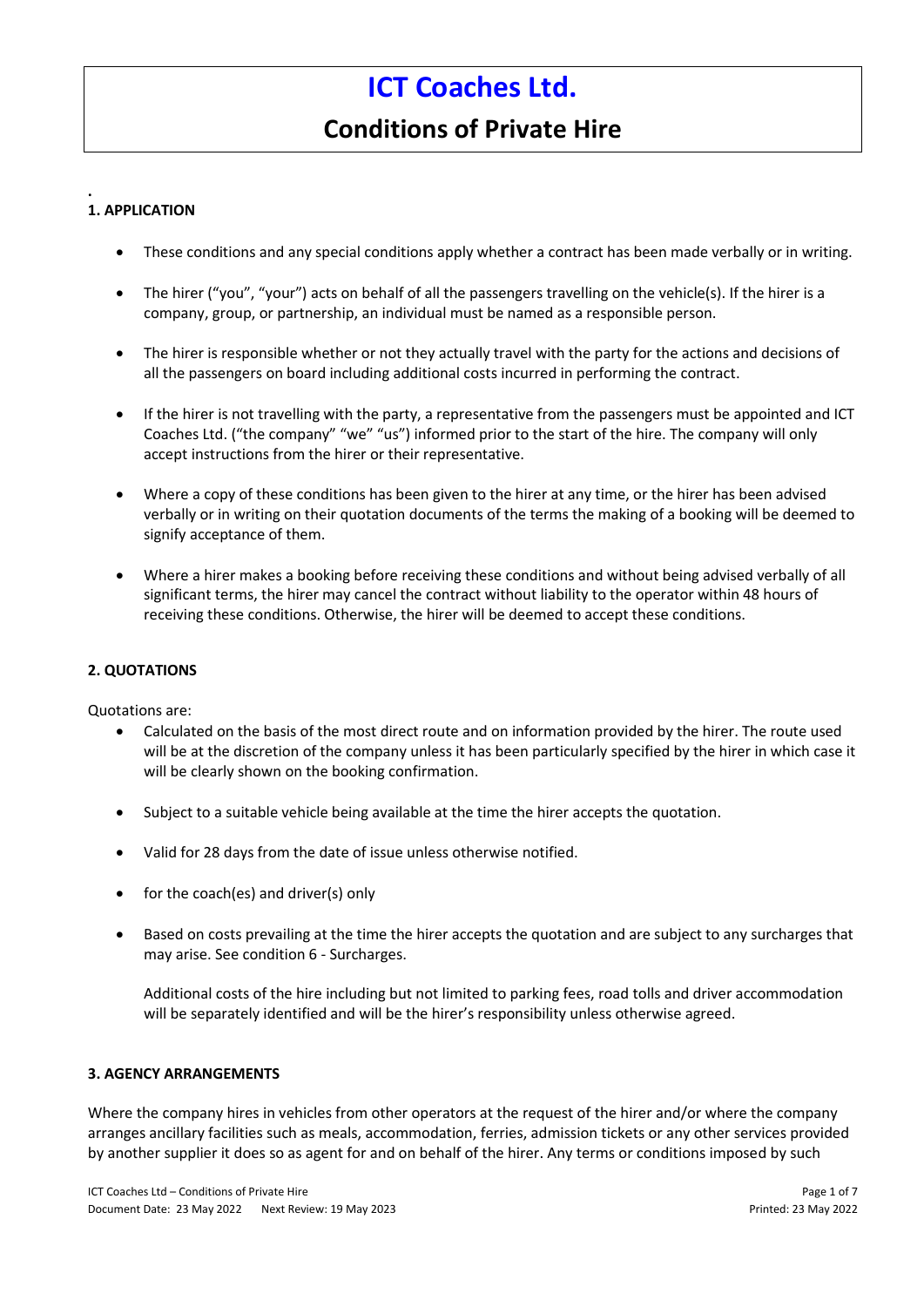# **Conditions of Private Hire**

other suppliers through the company shall, insofar as they are supplied to the hirer, be binding on the hirer as if he had directly contracted such services and the hirer shall indemnify the company against any loss, claim, damage or award in respect of breach of such supplier's terms and conditions brought about by the hirer's actions.

## **4. ACCEPTANCE OF A QUOTATION**

- Acceptance by the hirer of a quotation for a booking will normally only be accepted by the company in writing which is the only acceptable basis for any subsequent alterations. Confirmation of a booking by the company will be sent at the time of booking.
- Communications by e-mail between the hirer and the company shall be deemed to be in writing where the parties have confirmed or acknowledged receipt.
- Texts and messages and other similar methods of communication shall not be deemed to be in writing unless subsequently ratified by the parties as above.
- By accepting a quotation and paying a booking deposit this is deemed to be an acceptance of these terms and conditions.

#### **5. PAYMENT**

Any deposit requested by the company must be paid by the date stated in the booking confirmation, and payment in full must be made before the start of the hire unless otherwise agreed by the company.

The company reserves the right to add interest at the rate of 8% per annum above base rate of the Bank of England, calculated on a daily basis, from the date by which the payment should have been made.

## **6. SURCHARGES**

Once confirmation has been issued to a Hirer, providing there remains 30 days to the departure date, the Company reserves the right to pass on increases in the cost of fuel, taxes, etc. imposed by the Government of the UK and of other countries to be visited during the journey, including road tolls and foreign currency exchange rates. No surcharges will be imposed within 30 days of departure. On notification of such surcharges, the Hirer may cancel the booking subject to the scale of cancellation charges in Condition 7. The liability of the Company will be limited to the cost of the hire and/or any ancillary services provided.

## **7. CANCELLATION BY THE HIRER**

The following scale of charges will apply for each vehicle hired in the event of cancellation by the hirer.

| <b>Notice Given</b> | <b>Cancellation Charge</b>                                     |
|---------------------|----------------------------------------------------------------|
| 15 days or more     | Loss of deposit                                                |
| $\vert$ 10-14 days  | Loss of deposit or 50% of hire charge whichever is the greater |
| 6-9 days            | Loss of deposit or 75% of hire charge whichever is the greater |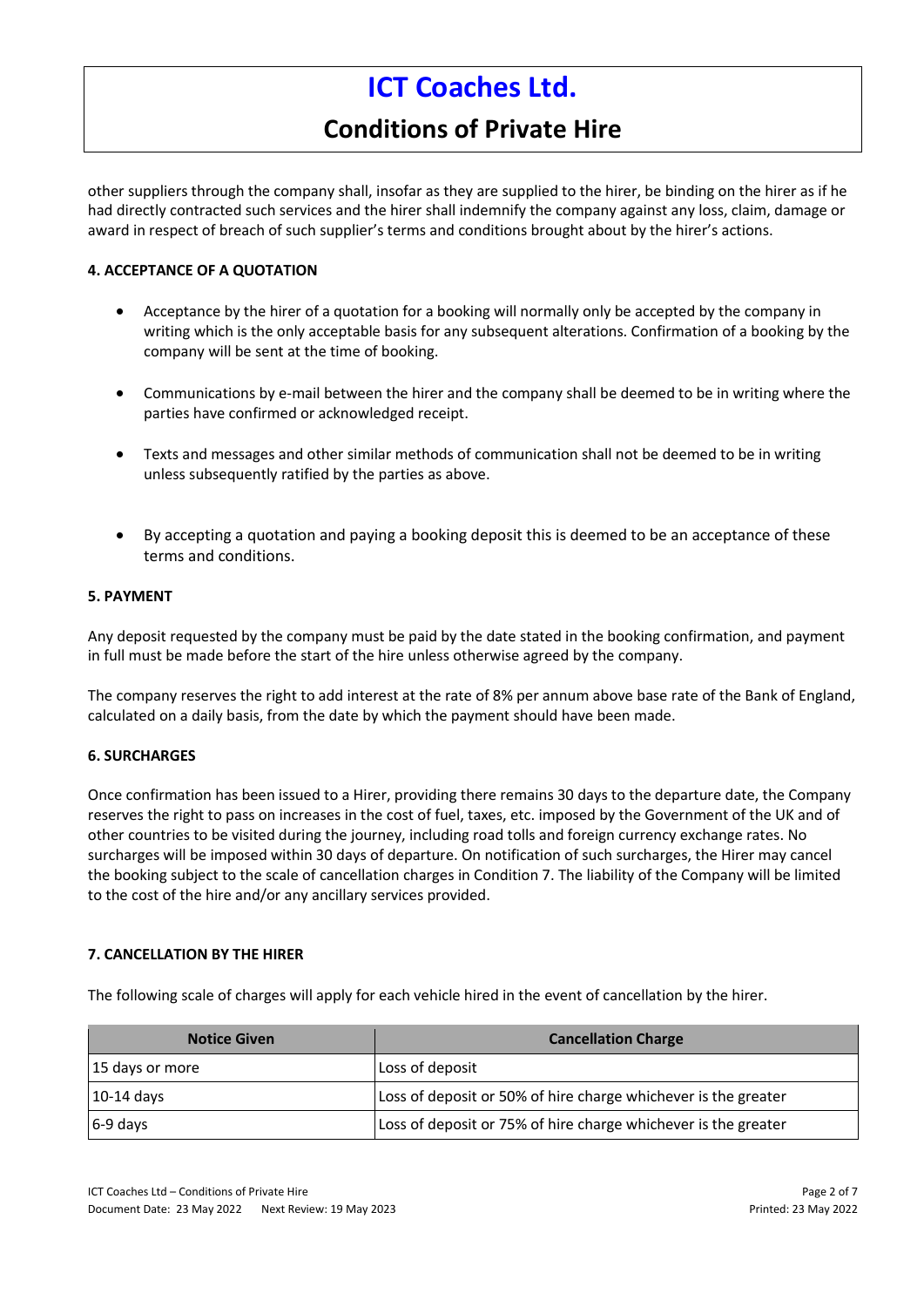# **Conditions of Private Hire**

|                                       | Less than 6 days including the first day of $\vert$ 100% of the hire charge |  |
|---------------------------------------|-----------------------------------------------------------------------------|--|
| or at any time during the hire period |                                                                             |  |

Tickets purchased for attractions, excursions, trips and shows are not refundable but can be transferred to alternate passengers. Non-recoverable costs paid on behalf of the hirer such as Channel crossings will also be payable. Please note any deposits taken are non-refundable.

In the event that a booked service is no longer required due to cancellation of an event or your unwillingness to travel despite no official Government or Foreign & Commonwealth Office advice not to travel, the payment and cancellation provisions of our standard terms and conditions will apply.

There is a minimum cancellation fee of £50 for administration, deductible from deposits paid, irrespective of cancellation notice period or to the value of any tunnel or ferry if booked on customers behalf, which we cannot refund.

## **8. CANCELLATION BY THE COMPANY**

In the event of any emergency, riot, civil commotion, strike, lock out, stoppage or restraint of labour or on the happening of any event over which the company has no control (including but not limited to adverse weather conditions or substantial increase in the net cost of fuel) or in the event of the hirer taking any action to vary agreed conditions unilaterally, the company may, by returning all money paid and without further or other liability, cancel the contract.

## **9. OUR VEHICLE(S)**

- The company will, at the time of booking, agree and specify the legal seating capacity of the vehicle(s) to be supplied. The hirer must not load the vehicle beyond this capacity.
- The company reserves the right to provide a larger vehicle than that specified at no additional charge unless any extra seats are used in which case an additional pro-rata charge will be made to the hire charge.
- The company reserves the right to substitute another vehicle (including those of other operators) or ancillary facilities for all or part of the hire subject to such substitutes being of at least equivalent quality.
- The hirer cannot assume the use of the vehicle between outward and return journeys nor that it will remain at the destination for the hirer's use nor that it will be available for the hirer's use while it is "parked up at any other time" unless this has been agreed with the company in advance.
- No animal (other than guide dogs and hearing dogs notified to the company in advance) may be carried on any vehicle without prior written agreement from the company.
- No bill, poster or notice is to be displayed on any vehicle without verbal or written consent of the company, driver or authorised person.
- The Company reserves the right to withdraw any toilet or refreshment facilities on a vehicle without notice.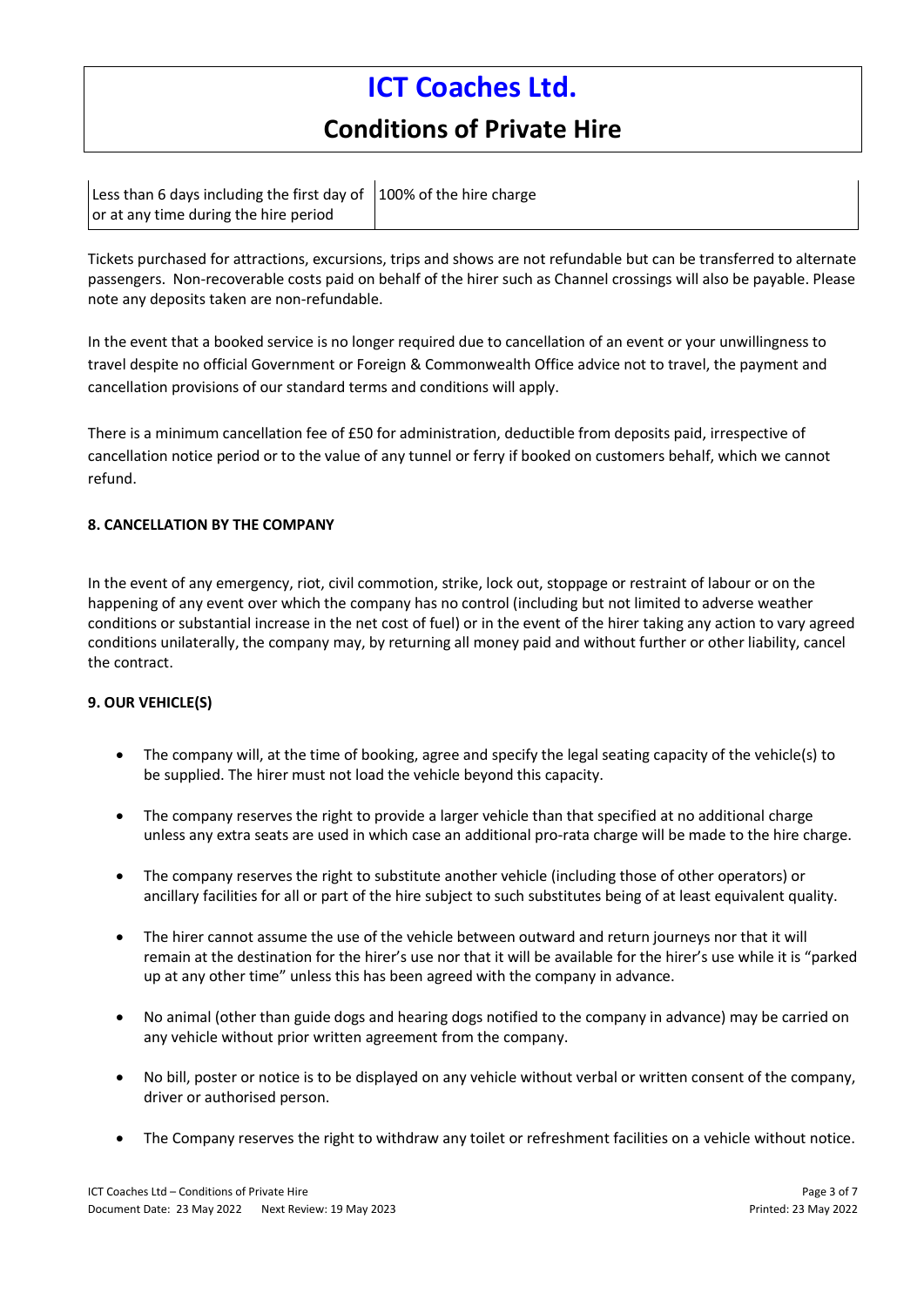# **Conditions of Private Hire**

#### **10. ROUTES AND TIME VARIATION**

- The driver will arrive punctually before your specified hire time and the vehicle will depart at times agreed by the hirer, and it is the responsibility of the hirer to account for all the passengers at those times. The company will not accept liability for any losses incurred by passengers who fail to follow instructions given by the hirer.
- The company reserves the right to levy additional charges for additional mileage or time to that agreed, if the client exceeds those stated on their confirmation or quotation documents, the charges will be pro-rata on an hourly and / or mileage basis.
- The company provides its advice on journey time in good faith. However, as a result of break down, extreme weather conditions or traffic congestion, or other events beyond the reasonable control of the company, journeys may take longer than predicted and in those circumstances the company will not be liable for any loss or inconvenience suffered by the hirer as a result.
- With the risks of cancellation or delay, the hirer may wish to consider independently obtaining insurance to cover for such risks for the group and/or individuals. We do not provide such insurance.

## **11. DRIVER'S HOURS**

The hours of operation for the driver are regulated by law; and the hirer accepts the responsibility of ensuring that the hire keeps to the hours and times agreed by the company. Neither the hirer nor any passenger shall delay or otherwise interrupt the journey in such a way that the driver is at risk of breaching regulations relating to driving hours and duty times. If any breach is likely to occur, the hirer will be responsible for any additional costs incurred unless it is outside the control of the hirer. The calculation of any costs will be as in condition 5.

## **12. CONDUCT OF PASSENGERS INCLUDING HEALTH & SAFETY**

- The driver is responsible for the safety of the vehicle at all times, and as such may remove any passenger whose behaviour prejudices that safety or constitutes nuisance to other passengers so as to affect safety or the reasonably expected level of comfort during the hire.
- All passengers are required to disembark from the vehicle when the driver is absent from the vehicle.
- The hirer is responsible for costs incurred relating to any damage caused by any passenger for the duration of the hire.
- All passengers must wear their seat belts whilst on the vehicle and abide by all information given and displayed.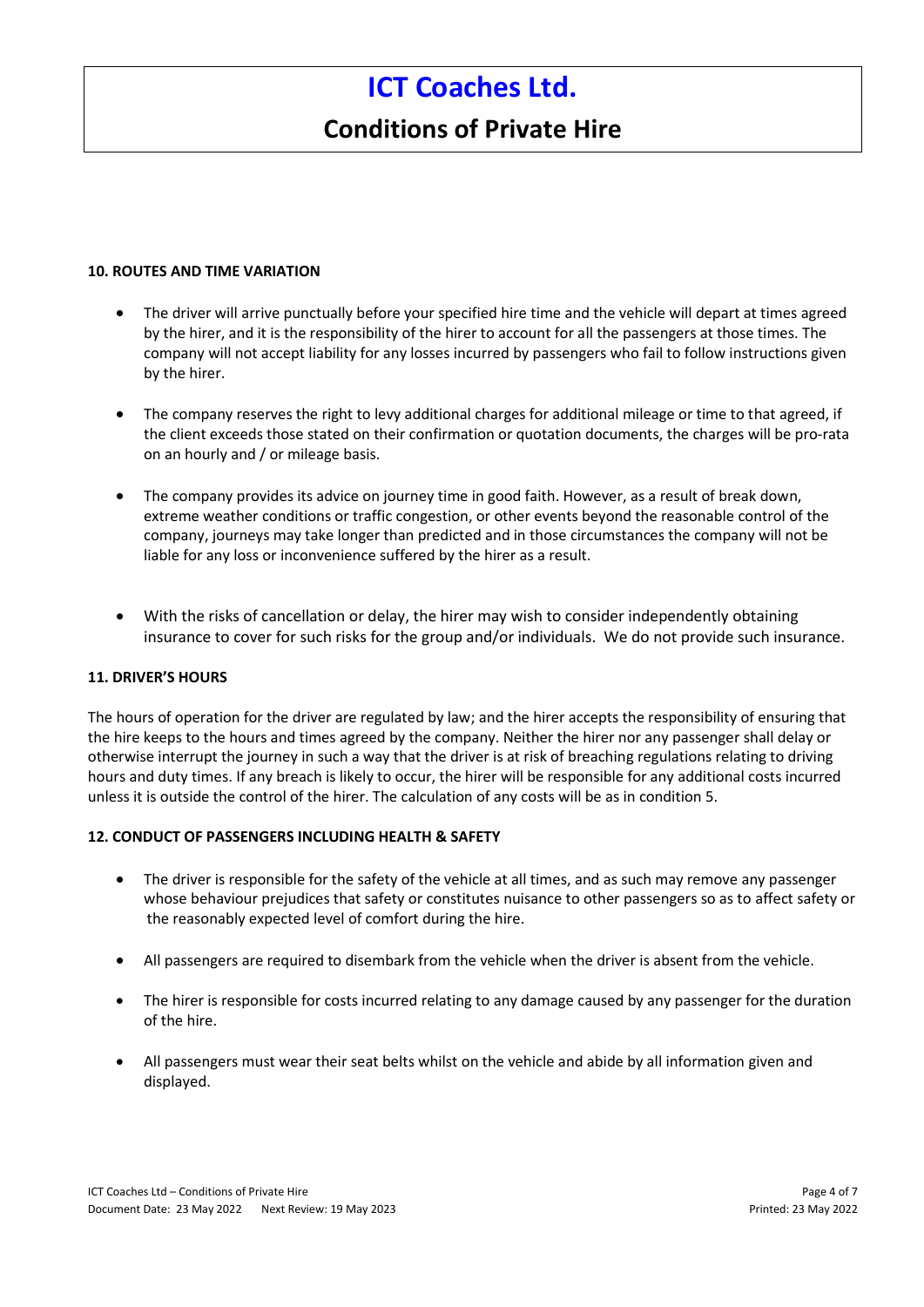# **Conditions of Private Hire**

- Smoking is not permitted at any time on any of our vehicles; this includes the use of substitute smoking materials such as electronic cigarettes or 'E cigarettes'. Anyone found smoking on our vehicles will be asked to disembark.
- Alcohol must not be consumed on our vehicles without prior consent from the company. The company reserves the right to refuse passage to any passenger if he / she is viewed to be unfit to travel or present a danger to themselves, other passengers or the driver.
- Passengers are required to ensure that mobile phones, music players, computer or other electronic devices do not cause a nuisance or disturbance to other passengers.
- Other than on a vehicle fitted expressly for the purpose, food and drink may not be consumed on the vehicle without prior verbal or written consent from the company. Passengers are not permitted to use servery or kitchen facilities.
- Cleaning of the vehicle as a result of excess mess or excess consumption (vomit or other bodily fluids) will incur a cleaning fee up of £100 minimum to a limit of £250. The company reserves the right to charge an additional deposit charge of £100 which will be refunded on satisfactory completion of the hire.
- All vehicles are fitted with spill kits, in the event of a kit being used due to sickness or injury, whether due to excess or an accidental cause, the company reserves the right to charge for the replacement of any used kit.
- All incidences of injury or illness occurring during the hire period must be reported to the driver without delay. Incidences will be recorded in an accident book maintained by the company.
- Passengers must not access the first aid kit (s) while the vehicle is in motion. In the event of serious illness occurring the driver must be informed so that a safe stop can be undertaken as soon as possible
- Passengers with any serious infectious or contagious disease including but not limited to: Influenza, Norovirus and other similar infections, or tuberculosis should not present themselves for travel. The driver is authorised to refuse to convey any passenger who does present themselves in contravention of this condition. (Note: The Company does not consider Common Colds (Coryza) or sore throats and similar minor respiratory ailments as serious infectious diseases.)
- Any unauthorised passenger handling or operating a fire extinguisher or an escape hammer except in the event of an emergency when such operation or handling is expedient will be required to immediately disembark from the vehicle.

## **13. CHILDREN AND YOUNG PEOPLE UNDER THE AGE OF 18**

- If minors are travelling on the vehicle, they must under the supervision of a responsible adult or the Hirer or their representative. Where breaches in Health and Safety by children or minors occur, the parent or guardian will be responsible for their actions. In certain circumstances, this can result in the individual being refused travel in the future.
- All school groups must ensure that they understand their obligations for planning, supervision, approval and preparation of pupils etc. as set out in the DfES publication 'Health and Safety of Pupils on Educational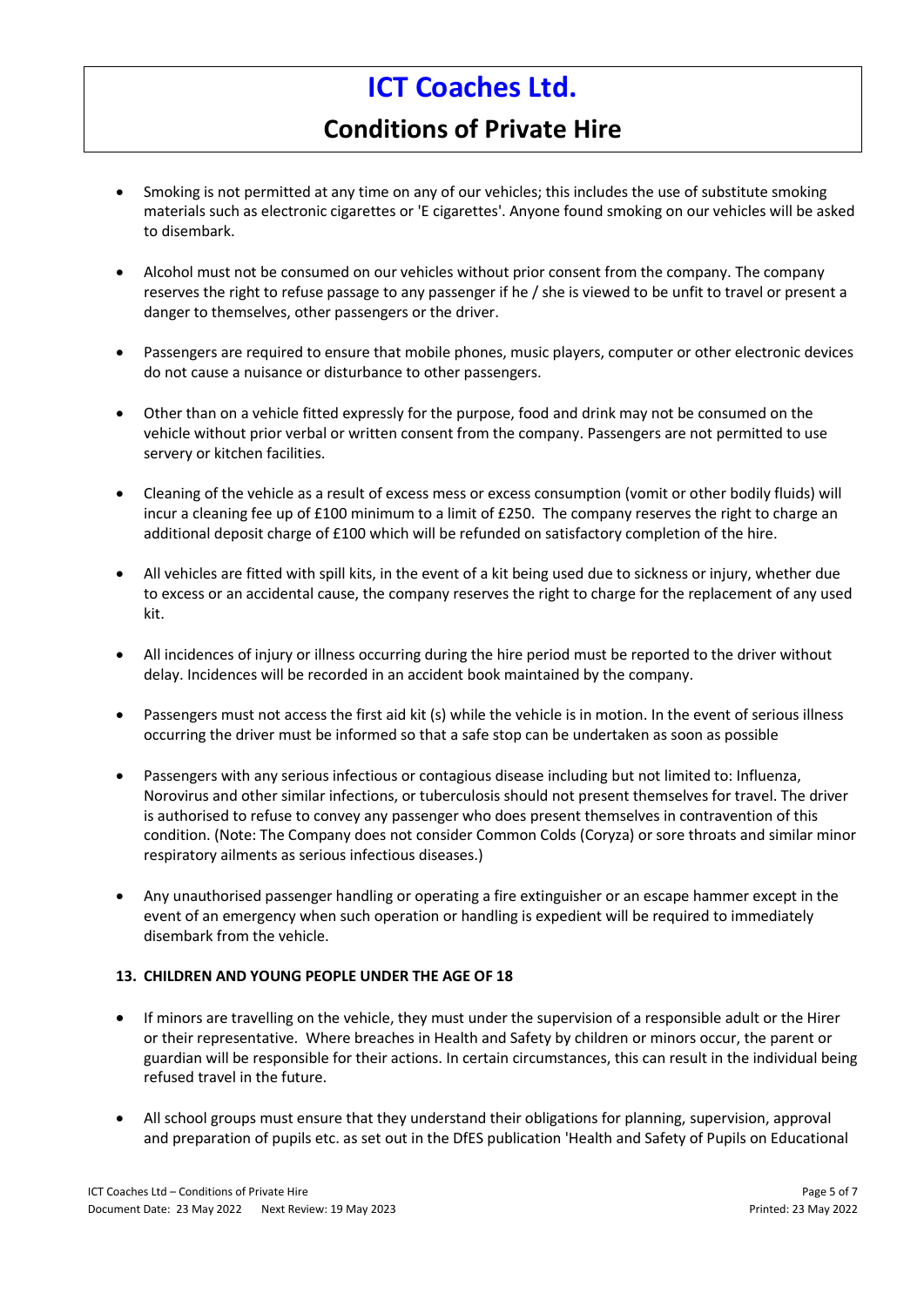# **Conditions of Private Hire**

Visits ' (HASPEV). We can provide a company-based risk assessment to cover your hire of our vehicle. Please ensure that you have an adequate level of supervision to ensure that emergency exits on our vehicles have at least one adult staff member seated by them in case of emergency.

#### **14. EXPRESS TERM**

Where the hirer is to a sporting event, the hirer should be aware of the legal requirements relating to alcohol, contained in the Sporting Events (Control of Alcohol) Act 1985, (as amended) and the conditions of entry to race courses as laid down by the Race Course Association Ltd. Specifically Alcohol must not be carried or consumed on coaches to or from any Sporting Event. Police have the right to search and seize any alcohol carried by passengers*.* 

#### **15. PASSENGERS' PROPERTY**

- All vehicles hired by the company are subject to restrictions on carrying luggage for statutory safety reasons.
- The company will not carry items including but not limited to: weapons and ammunition, explosives, fireworks, non-medicinal drugs, animals whether live or dead, chemicals or any other hazardous items.
- Where the hire includes conveyance of the vehicle and/or passengers on a train, ship aircraft or through a tunnel or any other restricted place and where operators of those services or places impose conditions on the types of luggage and effects that may be carried during such conveyance the hirer should ensure that all passengers are aware of and comply with such conditions. The company will not accept any liability for losses costs or other inconveniences rising from any such third-party conditions.
- The hirer accepts that the driver shall be the sole judge as to whether and to what extent passengers' property is carried. The hirer must tell the company in advance if there is a requirement for any large or bulky items to be carried and the company and/or driver reserves the right to refuse to carry such items.
- The company accepts any personal property of the hirer and their passengers on the understanding that it will take all reasonable steps to avoid loss or damage.
- The hirer should notify the company or the driver if items of exceptional value are to be carried on the vehicle. It is the hirer's responsibility to minimise risk of loss when the property is left unattended.
- The company liability for loss and damage to property, however caused, is limited to £500 per person and £30,000 in total in respect of anyone incident. The company will not pay the first £50 of each passenger claim subject to a maximum excess of £1,000 in respect of any one incident.
- In order to minimise disruption caused by any remedial actions passengers should report the loss or discovery of any property to the driver as soon as possible after the event. All articles of lost property recovered from the vehicle will be held at the company's registered address for one calendar month and one day from the end of the hire period after which items will be sold, donated to charity, recycled or disposed of as appropriate, any monies received from the sale of items will belong to the company. The company accepts no liability for any loss or inconvenience arising from its disposal of unclaimed property in accordance with this condition.